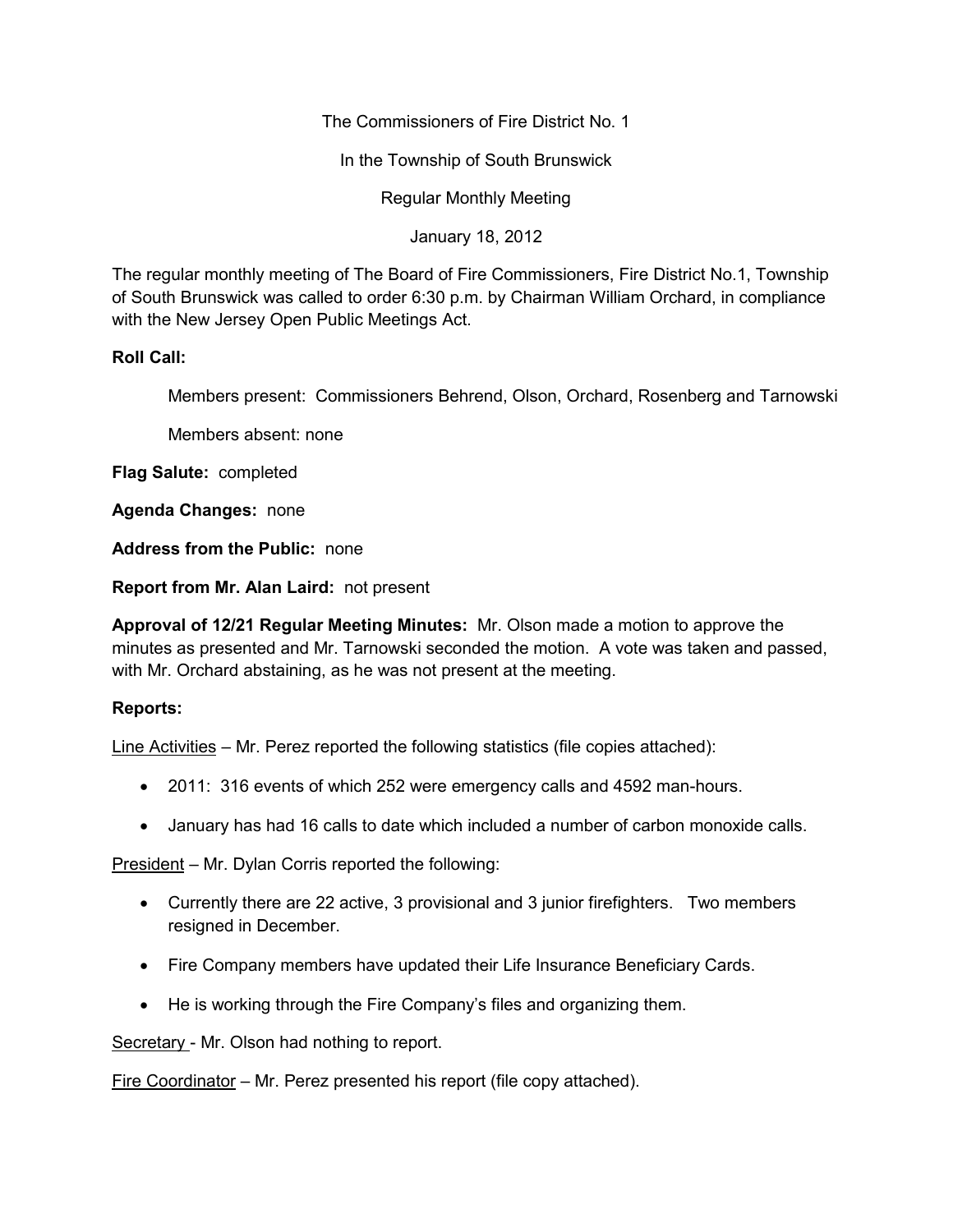Treasurer's Report/Voucher List – Mr. Rosenberg presented his report (file copy attached). He reported that a resolution would need to be passed this evening, so that bills could be paid. Therefore, Mr. Rosenberg read Resolution 12/13-2: Adoption of Temporary Budget for 2012 (file copy attached). Mr. Behrend moved the resolution and Mr. Tarnowski seconded it. A roll call vote was taken: Mr. Orchard-yes; Mr. Olson-yes; Mr. Tarnowski-yes; Mr. Behrend-yes and Mr. Rosenberg-yes. The resolution passed unanimously.

Mr. Rosenberg reported that Mr. Braslow had provided info on new legislation that allows a fire district to amend its budget, after adoption. In other approved legislation, districts are required to have a web site which must include the District's budget and Commissioners' names and a brief background on them. In addition, monthly agendas, minutes and Treasurer's Reports must be posted. Mr. Perez and Mr. Choffi (web site coordinator) will work on putting these items up by the April deadline.

Mr. Rosenberg also reported the following:

- For the year 2011, a total of \$842K was spent.
- This month's major bill was the Rescue Truck payment, which is due Feb. 11th.
- Financial Disclosure Forms must be filed with the Township as soon as possible.

As there were no questions about the Voucher List, Mr. Tarnowski made a motion to approve it and Mr. Olson seconded it. A vote was taken and passed.

Chairman - Mr. Orchard thanked Mr. Tarnowski and the other Commissioners for handling last month's meeting, in his absence.

Standing Committee Reports –

*Fire Company Liaison –* nothing to report.

*Rescue Truck Liaison –* nothing to report.

*Public Relations –* Mr. Behrend reported that work has begun on the Spring Newsletter. Items being considered for inclusion are the newly elected fire officers, 2012 Budget and dryer safety. The Newsletter will also contain a picture of the new Rescue Truck. Mr. Behrend congratulated Dylan Corris on his election as President of the Fire Company.

*State Association* – Mr. Rosenberg stated that the next meeting will be in March.

*Joint Board –* Mr. Perez stated a resolution dissolving the Joint Board was put forward to the Township Committee.

*Insurance –* Mr. Orchard reported that Cigna Insurance is trying to increase the District's life insurance premium by over 200%. The District's agent has contacted Cigna but no response has been received. The Commissioners agreed that other companies should be investigated.